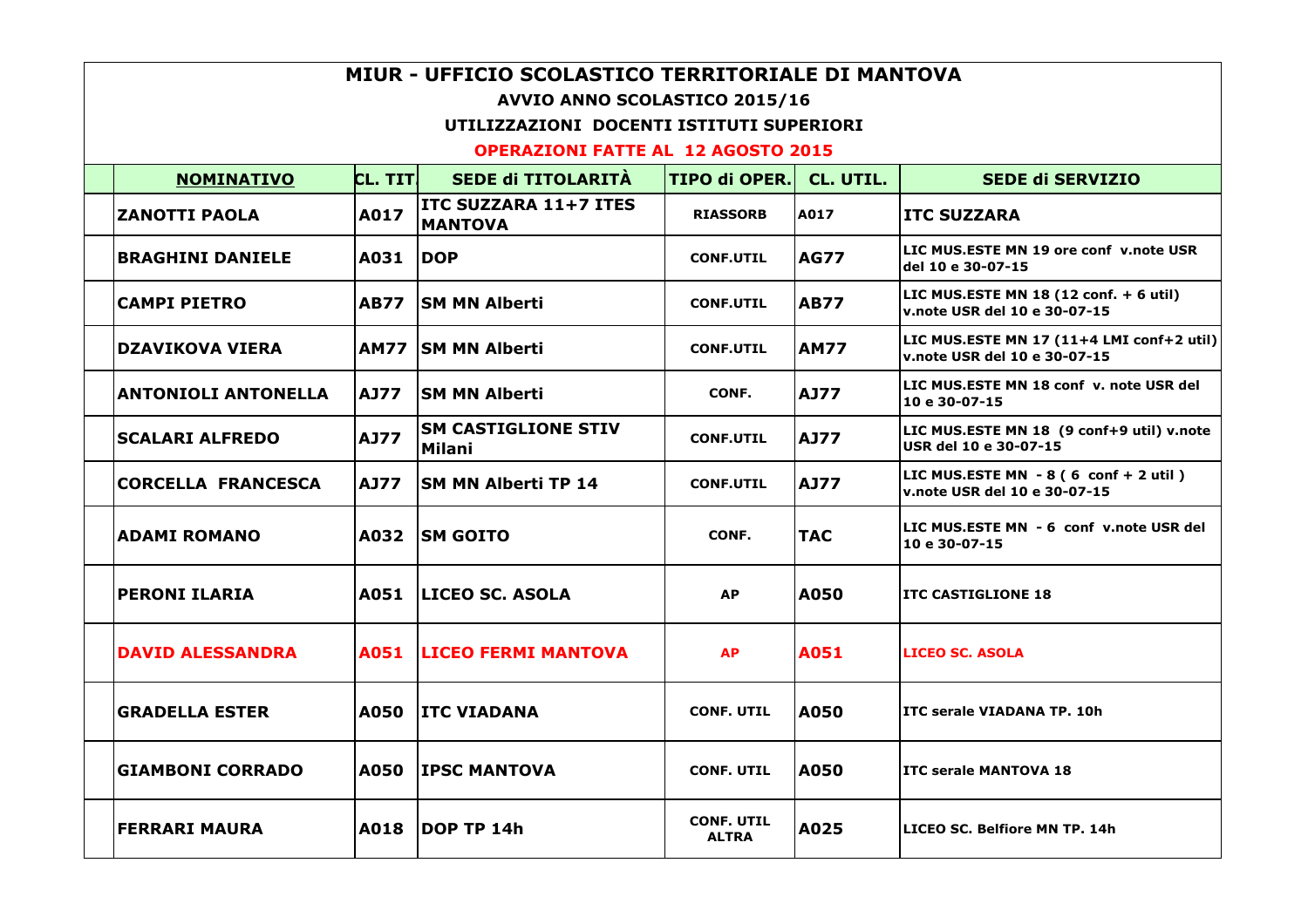| MIUR - UFFICIO SCOLASTICO TERRITORIALE DI MANTOVA |         |                                                     |                                   |             |                                                                           |  |  |
|---------------------------------------------------|---------|-----------------------------------------------------|-----------------------------------|-------------|---------------------------------------------------------------------------|--|--|
| <b>AVVIO ANNO SCOLASTICO 2015/16</b>              |         |                                                     |                                   |             |                                                                           |  |  |
| UTILIZZAZIONI DOCENTI ISTITUTI SUPERIORI          |         |                                                     |                                   |             |                                                                           |  |  |
| <b>OPERAZIONI FATTE AL 12 AGOSTO 2015</b>         |         |                                                     |                                   |             |                                                                           |  |  |
| <b>NOMINATIVO</b>                                 | CL. TIT | <b>SEDE di TITOLARITÀ</b>                           | <b>TIPO di OPER.</b>              | CL. UTIL.   | <b>SEDE di SERVIZIO</b>                                                   |  |  |
| <b>BIANCHI ANNA</b>                               | A061    | <b>LIC. SC. UM. Este MN</b>                         | UTIL. SPEC.                       | AD02        | LIC. SC. UM. Este MN (Deroga OF)<br><b>TP 10h</b>                         |  |  |
| <b>RINALDI LUCA</b>                               | A018    | <b>DOP</b>                                          | UTIL. ALTRA                       | <b>A061</b> | LIC. SC. UM. Este MN 18                                                   |  |  |
| <b>GALASSI SPERANZA</b>                           | A018    | <b>IDOP</b>                                         | <b>CONF. UTIL</b><br><b>ALTRA</b> | A071        | <b>ITET Mantegna 18</b>                                                   |  |  |
| <b>GALVANI ANGELO</b>                             | A018    | <b>DOP</b>                                          | <b>CONF. UTIL</b><br><b>ALTRA</b> | A071        | <b>ITET Mantegna 9 + 9 MOF</b>                                            |  |  |
| <b>SANFELICI ROBERTA</b>                          | A245    | <b>SM SABBIONETA 12+6</b><br><b>GAZZUOLO</b>        | <b>AP ALTRA</b>                   | <b>A246</b> | <b>IPSS VIADANA 18</b>                                                    |  |  |
| <b>MAFFIOLI PAOLA</b>                             | A345    | <b>ISM CASTIGLIONE STIV</b><br><b>Beschi</b>        | <b>AP ALTRA</b>                   | A346        | ITG MN D'Arco 12+6 LICEO ARTISTICO MN<br>Romano - ANNULLATA - già AP A345 |  |  |
| <b>MORINI MARIA GRAZIA</b>                        | A546    | <b>LICEO VIADANA 14+6 ITC</b><br><b>SUZZARA</b>     | MODIFICA COE   A546               |             | LICEO VIADANA 14+3 ITC VIADANA prec.<br>L104/92                           |  |  |
| <b>GARDINI LILIANA</b>                            | A545    | <b>SM MOGLIA</b>                                    | <b>AP ALTRA</b>                   | A546        | ITC serale VIADANA 9 + 9 ITC SUZZARA -<br>rettifica in autotutela         |  |  |
| <b>FRANZETTI MASSIMO</b>                          | A029    | <b>IPA GAZOLDO TP 10h</b>                           | <b>AP</b>                         | A029        | <b>ITET Mantegna TP 10h</b>                                               |  |  |
| <b>MIGLIOLI MONICA</b>                            | A029    | <b>LICEO SC. CASTIGLIONE</b><br> TP. 16h            | <b>AP</b>                         | A029        | LICEO CL. MN 4 + 6 LICEO SC. UM. Este MN<br>+ 6 ITIS Fermi MN TP. 16h     |  |  |
| <b>DAVOLIO GABRIELE</b>                           | A029    | <b>LICEO SC. VIADANA</b><br> TP. 16h                | UTIL.                             | A029        | ITA PALIDANO TP. 16h                                                      |  |  |
| <b>BUZZI DI MARCO CLAUDIO A049</b>                |         | <b>LICEO CL. Virgilio</b><br><b>MANTOVA TP. 15h</b> | <b>AP</b>                         | A049        | <b>ITC CASTIGLIONE TP. 15h</b>                                            |  |  |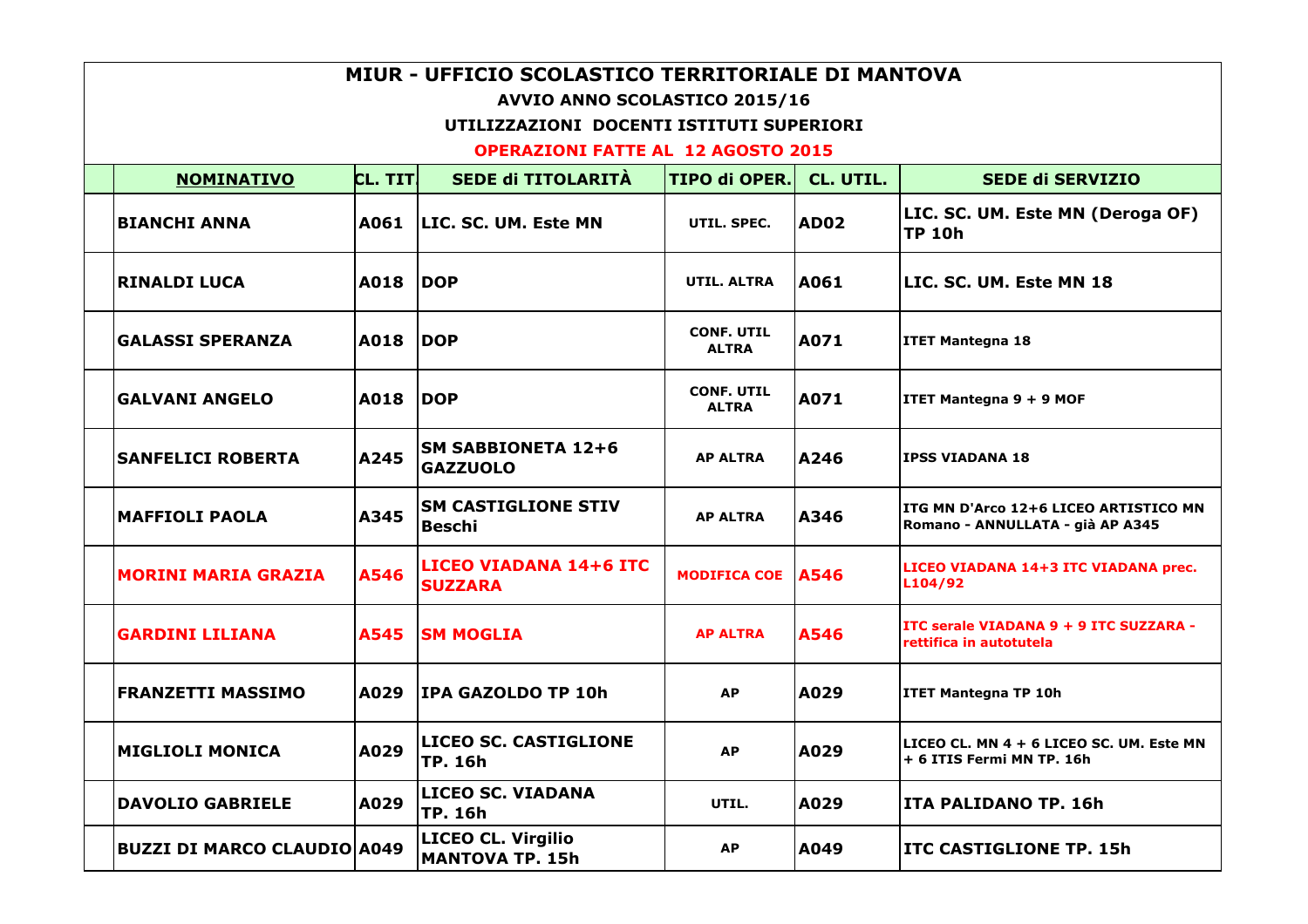| MIUR - UFFICIO SCOLASTICO TERRITORIALE DI MANTOVA |             |                                                     |                                   |                  |                                                                                                                                 |  |  |
|---------------------------------------------------|-------------|-----------------------------------------------------|-----------------------------------|------------------|---------------------------------------------------------------------------------------------------------------------------------|--|--|
| AVVIO ANNO SCOLASTICO 2015/16                     |             |                                                     |                                   |                  |                                                                                                                                 |  |  |
| UTILIZZAZIONI DOCENTI ISTITUTI SUPERIORI          |             |                                                     |                                   |                  |                                                                                                                                 |  |  |
| <b>OPERAZIONI FATTE AL 12 AGOSTO 2015</b>         |             |                                                     |                                   |                  |                                                                                                                                 |  |  |
| <b>NOMINATIVO</b>                                 | CL. TITI    | <b>SEDE di TITOLARITÀ</b>                           | <b>TIPO di OPER.</b>              | CL. UTIL.        | <b>SEDE di SERVIZIO</b>                                                                                                         |  |  |
| <b>MUSSI VALENTINA</b>                            | A047        | <b>ITIS VIADANA</b>                                 | UTIL. PREC.                       | A047             | LICEO SC. Belfiore MN 8 + 10 LICEO<br><b>SC. Fermi MN</b>                                                                       |  |  |
| <b>CALEFFI ALBERTO</b>                            | A058        | ITA PALIDANO 9+7<br><b>ITIS OSTIGLIA</b>            | <b>RIENTRO PREC.</b>              | $A058 +$<br>A054 | ITG MN D'Arco 14 A058 + 4 A054                                                                                                  |  |  |
| <b>ROSSATO FABRIZIO</b>                           | A058        | <b>ITC CASTIGLIONE 11+4</b><br><b>IPA GAZOLDO</b>   | <b>CONF. UTIL</b><br><b>ALTRA</b> | A060             | <b>ITES Pitentino MN</b>                                                                                                        |  |  |
| <b>AVIGNI CARLO</b>                               | A058        | <b>ITA PALIDANO</b>                                 | <b>CONF. UTIL</b><br><b>ALTRA</b> | A060             | VIADANA ITIS 8 + 9 IPSIA + 2<br><b>IPSS (COE)</b>                                                                               |  |  |
| <b>BARRA FILIPPO</b>                              | A060        | <b>LICEO CL. Virgilio</b><br><b>MANTOVA TP. 13h</b> | <b>AP</b>                         | A060             | ITC serale VIADANA $7 + 6$ IPSS<br><b>VIADANA TP. 13h</b>                                                                       |  |  |
| <b>DALL'OCA DARIO</b>                             | A058        | <b>IPA GAZOLDO</b>                                  | <b>CONF. UTIL</b><br><b>ALTRA</b> | A057             | IPA GAZOLDO 18h                                                                                                                 |  |  |
| <b>MARZOLA DANIELE</b>                            | A058        | <b>DOP</b>                                          | <b>RIENTRO PREC.</b>              | A058             | ITIS OSTIGLIA 18h rettifica in autotutela                                                                                       |  |  |
| <b>BANZI MARIA ROSA</b>                           |             | <b>AD00 SM MN Sacchi</b>                            | UTIL.                             | <b>AD03</b>      | IPSC Bonomi MANTOVA a rettifica per<br>indisponibilità posto in deroga Liceo<br><b>Artistico MN</b>                             |  |  |
| <b>MICOL LAURA</b>                                |             | <b>ADOO SM VIADANA Vanoni</b>                       | <b>CONF. UTIL.</b><br>SPEC.       | <b>AD01</b>      | <b>ITC VIADANA</b>                                                                                                              |  |  |
| <b>RAFFALDINI CRISTINA</b>                        | A036        | <b>IPSS VIADANA</b>                                 | UTIL. SPEC.                       | <b>AD02</b>      | <b>IPSC Bonomi MN</b>                                                                                                           |  |  |
| <b>BOMPIERI MARCO</b>                             | A019        | <b>IPSAR POGGIO RUSCO</b>                           | <b>CONF. UTIL.</b><br>SPEC.       | <b>AD03</b>      | <b>IPSAR POGGIO RUSCO</b>                                                                                                       |  |  |
| <b>VENTURA FRANCESCO</b>                          | A039        | <b>ITC CASTIGLIONE</b>                              | UTIL. SPEC.                       | AD01             | <b>IPSIA MANTOVA</b>                                                                                                            |  |  |
| <b>MURANO PAOLA</b>                               | A017        | <b>ITC CASTIGLIONE</b>                              | CONF. UTIL.<br>SPEC.              | <b>AD03</b>      | <b>IPSC Bonomi MN</b>                                                                                                           |  |  |
| <b>SCAGLIONI DONATELLA</b>                        | <b>C110</b> | <b>DOP</b>                                          | UTIL. SPEC.                       | <b>AD01</b>      | ITET MN Mantegna su disponibilità Tit. DOS<br>immesso in ruolo altra provincia - A<br><b>RETTIFICA PRECEDENTE UTILIZZAZIONE</b> |  |  |
| <b>SASSI GIULIANA</b>                             | A246        | <b>ITC 9+10 LICEO VIADANA</b>                       | UTIL.SPEC                         | <b>AD01</b>      | <b>IPSS VIADANA</b>                                                                                                             |  |  |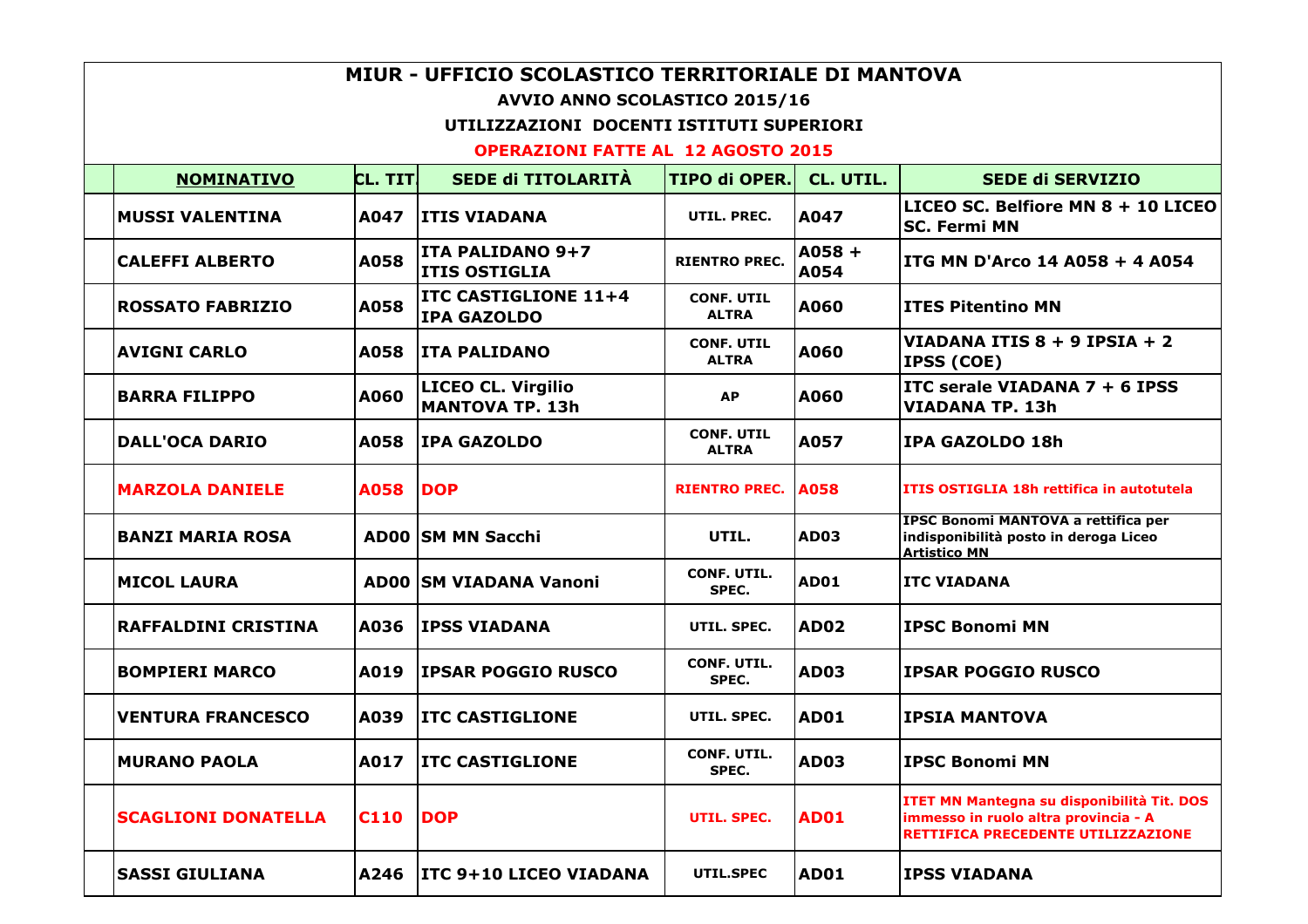| MIUR - UFFICIO SCOLASTICO TERRITORIALE DI MANTOVA                         |                  |                                                     |                                       |              |                                                |  |  |
|---------------------------------------------------------------------------|------------------|-----------------------------------------------------|---------------------------------------|--------------|------------------------------------------------|--|--|
| AVVIO ANNO SCOLASTICO 2015/16<br>UTILIZZAZIONI DOCENTI ISTITUTI SUPERIORI |                  |                                                     |                                       |              |                                                |  |  |
| <b>OPERAZIONI FATTE AL 12 AGOSTO 2015</b>                                 |                  |                                                     |                                       |              |                                                |  |  |
| <b>NOMINATIVO</b>                                                         | <b>CL. TITI</b>  | SEDE di TITOLARITÀ                                  | <b>TIPO di OPER.</b>                  | CL. UTIL.    | <b>SEDE di SERVIZIO</b>                        |  |  |
| <b>CUGOLA DANILA</b>                                                      | A076             | <b>IPSC MANTOVA</b>                                 | <b>CONF. UTIL.</b>                    | AD03         | <b>IPSC OSTIGLIA</b>                           |  |  |
| <b>MESSETTI EDVIGE</b>                                                    | A076             | <b>DOP</b>                                          | <b>RIENTRO PREC.</b>                  | <b>A076</b>  | <b>IPSC MANTOVA</b>                            |  |  |
| <b>CAVALLI ROBERTO</b>                                                    | C <sub>262</sub> | <b>ITIS MN</b>                                      | <b>CONF. UTIL.</b>                    | IAD03        | <b>IPSIA VIADANA</b>                           |  |  |
| <b>VERZOLA DANIELA</b>                                                    | <b>AD03</b>      | <b>IDOS</b>                                         | <b>CONF. UTIL.</b>                    | AD03         | <b>IPSC MANTOVA rettifica in</b><br>autotutela |  |  |
| <b>BIANCARDI MAURIZIO</b>                                                 | <b>A072</b>      | <b>ITA MANTOVA TP. 8h</b>                           | <b>RIENTRO PREC. A072</b>             |              | ITIS OSTIGLIA TP. 8h                           |  |  |
| <b>GATTI EDMONDO</b>                                                      | A072             | <b>ITA MANTOVA 8+6 ITC</b><br><b>CASTIGLIONE</b>    | <b>UTILIZZ CON</b><br>PREC.           | A072         | ITG MN 6 + 8 ITA MANTOVA                       |  |  |
| <b>GORGATTI MAURIZIO</b>                                                  | A072             | <b>ITA PALIDANO</b>                                 | <b>AP</b>                             | A072         | <b>ITA MANTOVA</b>                             |  |  |
| <b>BONORA MARCO</b>                                                       | A016             | <b>ITC CASTIGLIONE 14+4</b><br><b>ITG MANTOVA</b>   | <b>UTILIZZ CON</b><br>PREC.           | A016<br>C430 | ITG MN A016 6 + 12 C430 ITG<br><b>MANTOVA</b>  |  |  |
| <b>COMPAGNI VANNALISA</b>                                                 | A075             | <b>ITET MANTOVA 12+6 ITC</b><br><b>SUZZARA</b>      | <b>RIENTRO CON</b><br>PREC.           | A075         | <b>ITC SUZZARA 8+10 ITC VIADANA</b>            |  |  |
| <b>SOLIANI MARIA GRAZIA</b>                                               | A075             | <b>ITC VIADANA 12+4 ITC</b><br>serale VIADANA       | <b>UTILIZZ CON</b><br>PREC. L. 104/92 | A075         | <b>ITET Mantegna MN 12+6 MOF</b>               |  |  |
| <b>SILINGARDI ADELE</b>                                                   | A075             | <b>DOP</b>                                          | UTIL. ALTRA                           | A076         | <b>IPSC MN 6+12 MOF</b>                        |  |  |
| <b>FORNASARI GIORDANO</b>                                                 | A075             | <b>DOP</b>                                          | <b>CONF. UTIL.</b>                    | A075         | <b>ITC CASTIGLIONE 14+4 MOF</b>                |  |  |
| <b>MESSORA LUCA</b>                                                       | <b>C300</b>      | <b>ITES Pitentino MN 12+6</b><br><b>ITC VIADANA</b> | <b>RIASSORB</b>                       | C300         | ITES Pitentino MN 12+6 UT                      |  |  |
| <b>PARON MONICA</b>                                                       | C300             | <b>DOP</b>                                          | <b>RIENTRO CON</b><br>PREC.           | <b>C300</b>  | <b>ITC VIADANA 6+12 UT</b>                     |  |  |
| <b>PIGATTO MARIA TERESA</b>                                               | <b>C300</b>      | <b>DOP</b>                                          | <b>RIENTRO CON</b><br>PREC.           | <b>C300</b>  | <b>ITC SUZZARA 3+15 UT</b>                     |  |  |